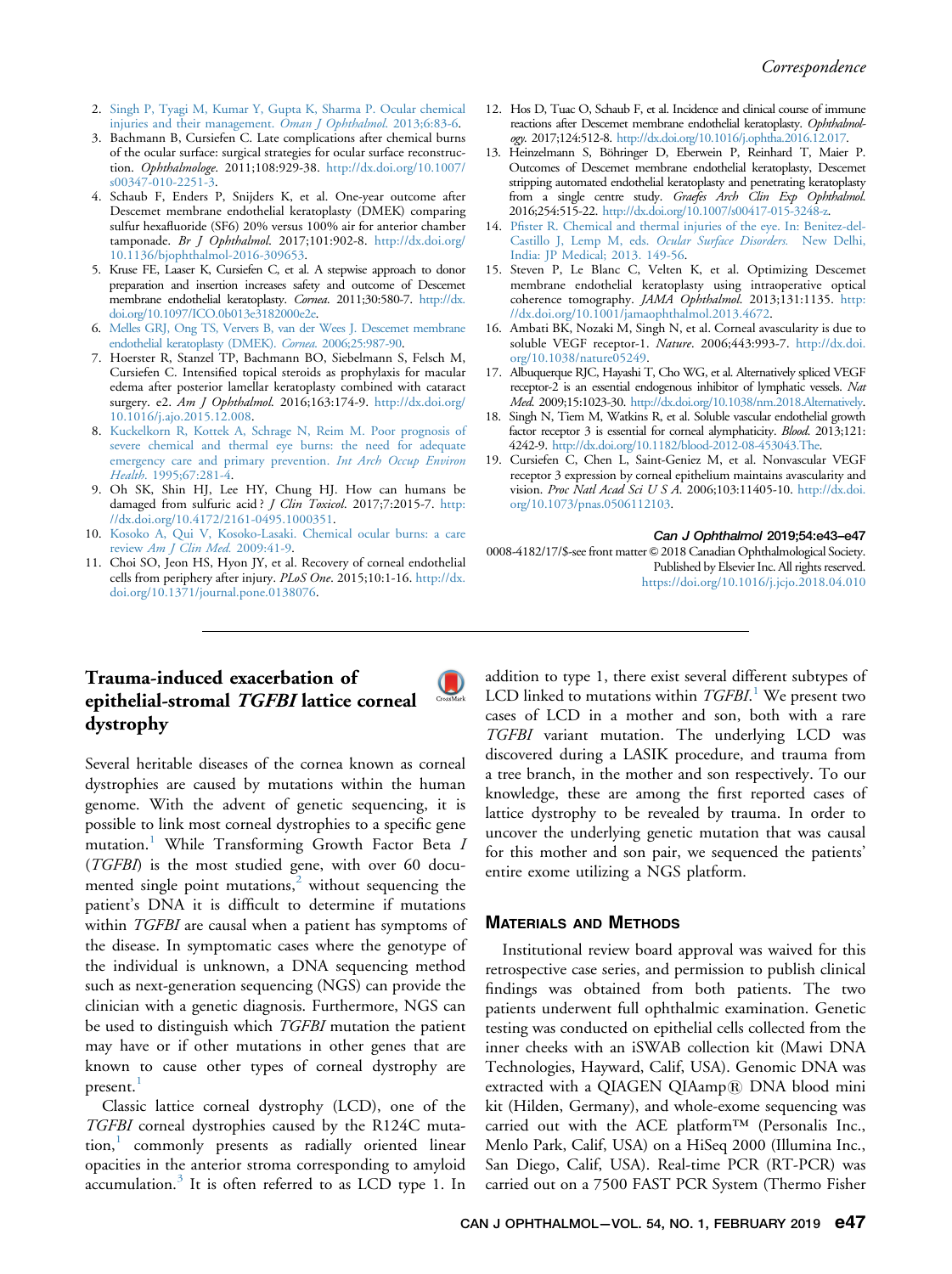

Fig. 1— Slit lamp photograph of the son. (A) Three epithelial defects within an area of lattice-like changes were found in the right eye. (B) A clear cornea with no lattice-like changes was found in the left eye.

Scientific, Waltham, Mass, USA) by Avellino Lab USA, Inc., (Menlo Park, Calif, USA).

## **RESULTS**

### Case 1

A 26-year-old male presented with symptoms of recurrent corneal erosions in his right eye 4 years after a tree branch injury. His family history was significant for LCD on the maternal side, including two relatives who had had corneal transplants. Best corrected visual acuity was 20/25 bilaterally. He had 3 epithelial defects within an area of lattice-like changes in his right eye (Fig. 1A). His left eye was unremarkable (Fig. 1B). He had mild Meibomian gland dysfunction and rosacea facies. He was treated with a bandage contact lens, preservative-free hyaluronic acid eye drops 6 times daily, and was started on Doxycycline 100mg daily. Genetic testing revealed a sequence variation  $(H626R \text{ c.}1877A > G)$  in exon 1[4](#page-2-0) of the TGFBI gene.<sup>4</sup> RT-PCR analysis confirmed the presence of the H626R variant.

### Case 2

The patient's 62-year-old mother was in attendance with him at consultation. In view of the findings and family history, she was examined. Her best corrected visual acuity was 20/20 OD and 20/70 OS. She had bilateral LASIK performed in 2003, with central lattice-like changes at the flap interface in the right eye (Fig. 2A) and diffuse interface lattice-like changes in the left eye (Fig. 2B). She did not report to have had known corneal pathology before the LASIK procedure. The remainder of her eye exam was normal. Genetic testing as described above confirmed the same mutation in the TGFBI gene as her son.

#### **DISCUSSION**

LCD is a common epithelial-stromal corneal dystrophy.[5](#page-2-0) It is most often associated with a mutation in TGFBI on chromosome  $5q31<sup>1,6</sup>$  $5q31<sup>1,6</sup>$  $5q31<sup>1,6</sup>$  Typically, lesions are thin branching lines and/or subepithelial whitish ovoid dots and involve the central cornea with peripheral and posterior corneal sparing.<sup>[1](#page-2-0)</sup> Patients are prone to recurrent corneal erosions and vision loss due to irregular astigmatism, and eventually confluence of the lesions. Treatment involves management of the recurrent erosions through traditional methods and visual rehabilitation through phototherapeutic keratectomy, $7$  contact lenses, and ultimately corneal transplantation, if necessary.

The mutation identified in our patients has been associated with a late-onset (fourth to fifth decade) form of LCD that



Fig. 2—Slit lamp photograph of the mother. (A) Lattice lines were noted in the center of the LASIK flap in the right eye. (B) Diffuse interface lattice-like changes were noted in the left eye.